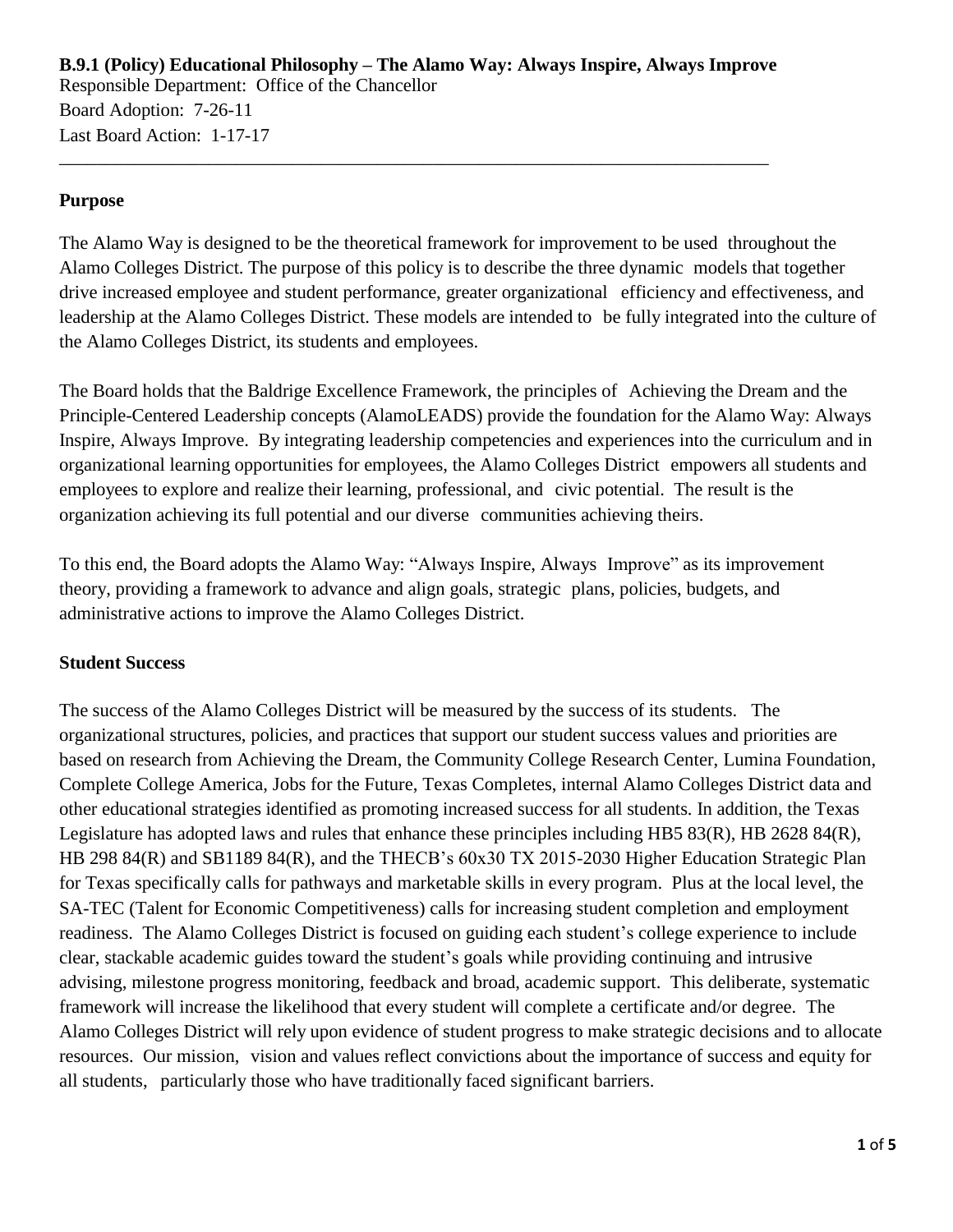# **B.9.1 (Policy) Educational Philosophy – The Alamo Way: Always Inspire, Always Improve** Responsible Department: Office of the Chancellor Board Adoption: 7-26-11 Last Board Action: 1-17-17

\_\_\_\_\_\_\_\_\_\_\_\_\_\_\_\_\_\_\_\_\_\_\_\_\_\_\_\_\_\_\_\_\_\_\_\_\_\_\_\_\_\_\_\_\_\_\_\_\_\_\_\_\_\_\_\_\_\_\_\_\_\_\_\_\_\_\_\_\_\_\_\_\_\_\_\_

## **Achieving the Dream**

The Alamo Colleges District will promote collaboration by achieving consensus on the measures of student success and by stressing that student success is everyone's business.

The five principles of Achieving the Dream are:

- Committed Leadership
- Use of Evidence
- Broad Engagement
- Systemic Institutional Improvement
- Equity

Achieving the Dream's Goal: Success for more community college students, especially students of color and low-income students. Success is defined by the rates at which students:

- Successfully complete remedial or developmental instruction and advance to credit- bearing courses
- Enroll in and successfully complete the initial college-level or gateway courses in subjects such as math and English
- Complete the courses they take with a grade of "C" or better
- Persistence from one term to the next
- Attain a certificate or degree

The Alamo Colleges District will strive to eliminate achievement gaps among student groups by analyzing disaggregated data. Any identified gaps will be addressed to provide programs and services whereby all students have the best opportunities to succeed.

### **MyMAP Pathways for Success**

The Alamo Colleges District has a systematic framework that describes the student experience. The framework includes two models to guide and support students as they enter and progress through the student's desired program to completion and transfer and/or employment consistent with the research sited above and best practices/policies.

The MyMAP framework encompasses the Alamo Colleges District's student journey from the point of first contact, to attainment of a degree or certificate, and through transition to employment and/or achievement of the baccalaureate degree. Individualized educational pathways, strategies, and interventions envelop students in a systematic educational employment preparation structure that provides affirmative experiences that promote successful matriculation and completion in an accelerated time frame.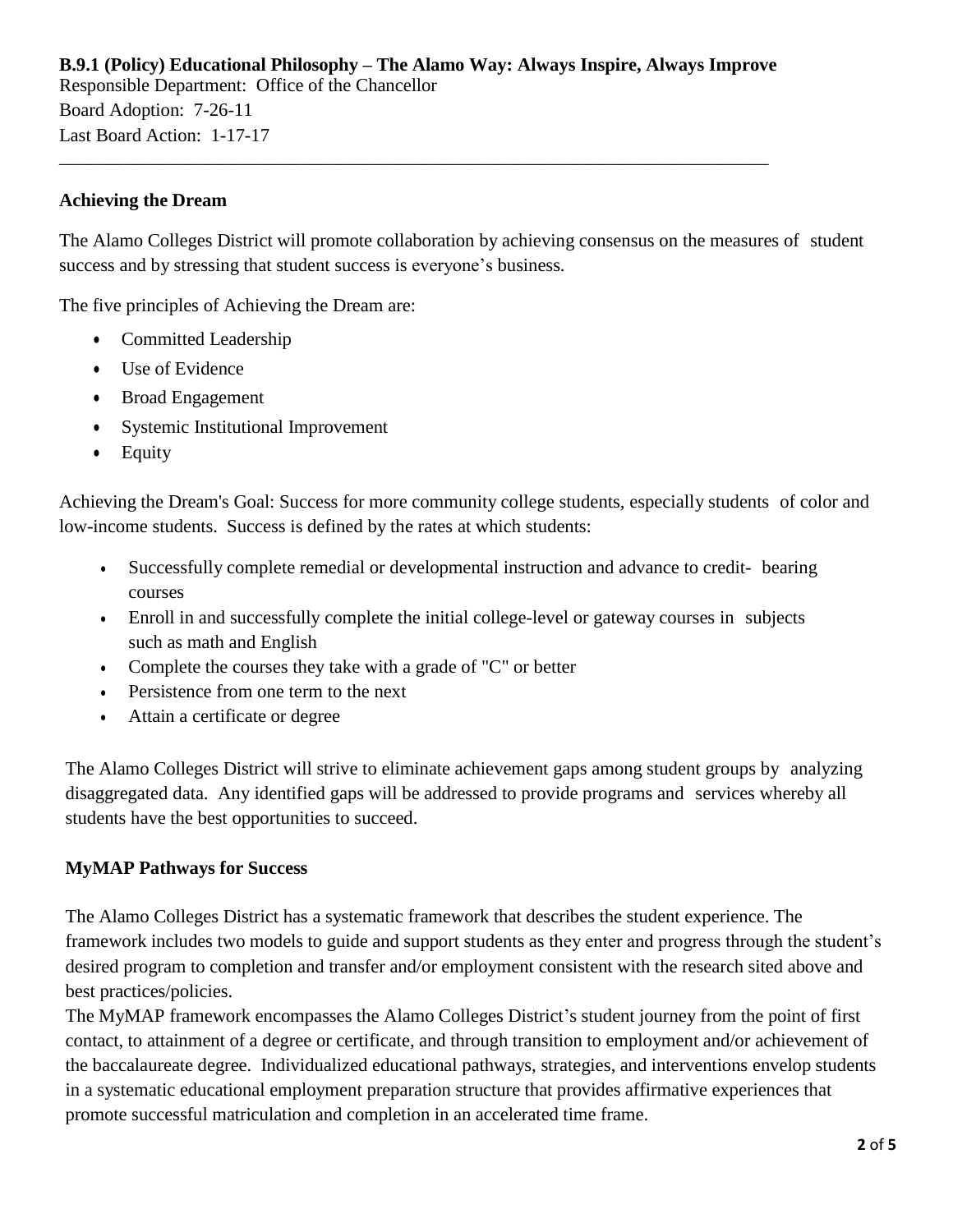**B.9.1 (Policy) Educational Philosophy – The Alamo Way: Always Inspire, Always Improve** Responsible Department: Office of the Chancellor Board Adoption: 7-26-11 Last Board Action: 1-17-17

\_\_\_\_\_\_\_\_\_\_\_\_\_\_\_\_\_\_\_\_\_\_\_\_\_\_\_\_\_\_\_\_\_\_\_\_\_\_\_\_\_\_\_\_\_\_\_\_\_\_\_\_\_\_\_\_\_\_\_\_\_\_\_\_\_\_\_\_\_\_\_\_\_\_\_\_

## **AlamoADVISE**

The Alamo Colleges District will provide every student with a deliberate, effective and personalized academic and career pathway to success emphasizing completion and transfer or employment. Based on an intrusive case management system, Academic and Career Advising is a series of integrated practices and milestones and ongoing, intentional conversations among students, faculty and staff that define a pathway to the realization of education, career and life goals.

# **AlamoINSTITUTES**

The AlamoINSTITUTES is the innovative and evidence-based academic design of the Alamo Colleges District: the organization of career pathways with clusters of related programs that also incorporate academic support and co-curricular learning. Each Institute comprises stackable maps of curriculum sequences: the AA, AS, AAT, and AAS degrees and certificates. Through a series of strategic supports and the student's informed choices, the Institutes ensure each student across the Alamo Colleges District has a clear, stackable guided pathway to achieve her/his career and academic goals.

#### **Leadership**

The Alamo Colleges District incorporates a leadership model into the curriculum of its employee leadership enrichment program.

The Board of Trustees, in responding to the requirements of area employers for "soft skills", what we now call "leadership skills," which are increasingly in demand for both new employees as well as incumbent workers to help employers compete more effectively, provides the following policy guidance for student leadership skills attainment.

A recent report from Deloitte University Press: Global Human Capital Trends 2016. The New Organization: Different by Design, identifies leadership skills as among the most important skills required by all organizations in today's globally competitive economy. Further, the Texas Higher Education Coordinating Board's new strategic plan, 60X30TX, calls specifically for every college and university to stipulate the marketable skills that students will achieve upon completing their program of study. Leadership skills must be incorporated within the marketable skills of every program in order to ensure that our students are well prepared and competitive for the high demand, high wage, and highly technical nature of jobs and careers in the 21<sup>st</sup> Century.

The Alamo Colleges District's Board of Trustees policy regarding Principle Centered Leadership requires that every program contain marketable skills to be achieved upon completion of a certificate and/or associate degree and that the marketable skills for every program contain a subset of leadership-specific skills. The Alamo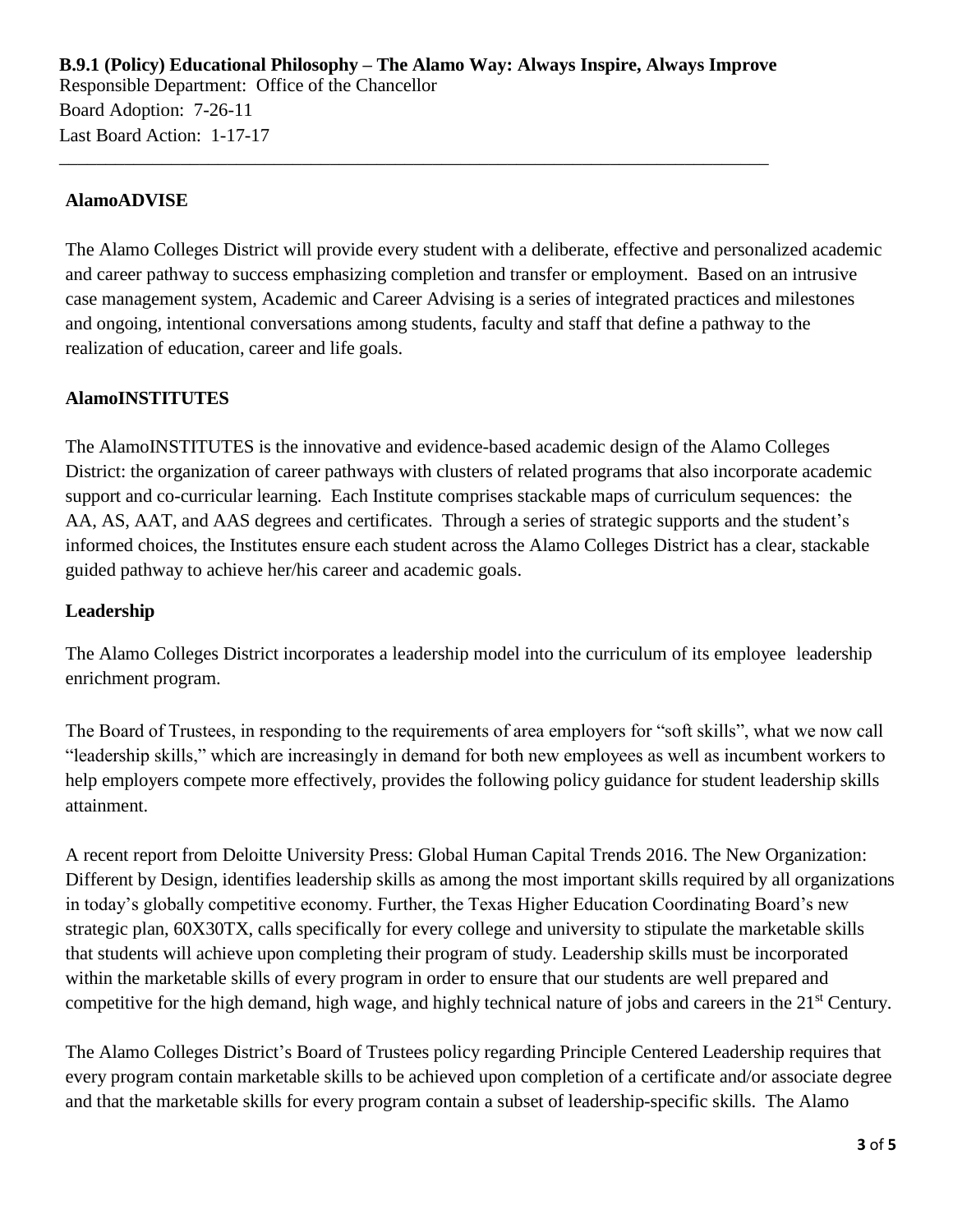\_\_\_\_\_\_\_\_\_\_\_\_\_\_\_\_\_\_\_\_\_\_\_\_\_\_\_\_\_\_\_\_\_\_\_\_\_\_\_\_\_\_\_\_\_\_\_\_\_\_\_\_\_\_\_\_\_\_\_\_\_\_\_\_\_\_\_\_\_\_\_\_\_\_\_\_

Colleges District's Board expects the faculty and administration to collaborate with employers and ISD/university partners to determine their leadership program needs.

Since leadership is a common requirement for every program and every student, the Board expects the faculty and administration to recommend a single, District-wide leadership program that meets the needs of employers and ISD/university partners and to outline how this model will be taught to students at scale across the Alamo Colleges District, thereby achieving economies of scale, especially regarding materials, and achieving a leadership standard our external community embraces. Further, the Board expects the administration and faculty to monitor and evaluate the implementation of this action and recommend improvements and/or modifications over time to best meet the needs of our students and community.

# **Continuous Improvement as a Theory of Action**

The Baldrige Excellence Framework provides a comprehensive, integrated systems perspective of overall organizational performance management to promote organizational and student success. The organization responds to self-assessment questions in seven categories:

- Criteria 1 Leadership
- Criteria 2 Strategy
- Criteria 3 Students
- Criteria 4 Measurement, Analysis, and Knowledge Management
- Criteria 5 Workforce
- Criteria 6 Operations
- Criteria 7 Results

The Criteria brings together an integrated leadership and management system that drives success across the Alamo Colleges District, providing a strategic focus on overall organizational competitiveness and sustainability.

### **Role of the Board and Administration**

The Board is committed to the use of the Alamo Way: Always Inspire, Always Improve as a means to provide a sustainable framework for improving student achievement, as well as organizational performance. Board members shall inform stakeholder groups of the underlying philosophy for all Alamo Colleges District initiatives. The theory of continuous improvement shall be established in Alamo Colleges District's publications and on the District and Colleges web sites. Staff members shall receive training on this policy as part of staff orientation.